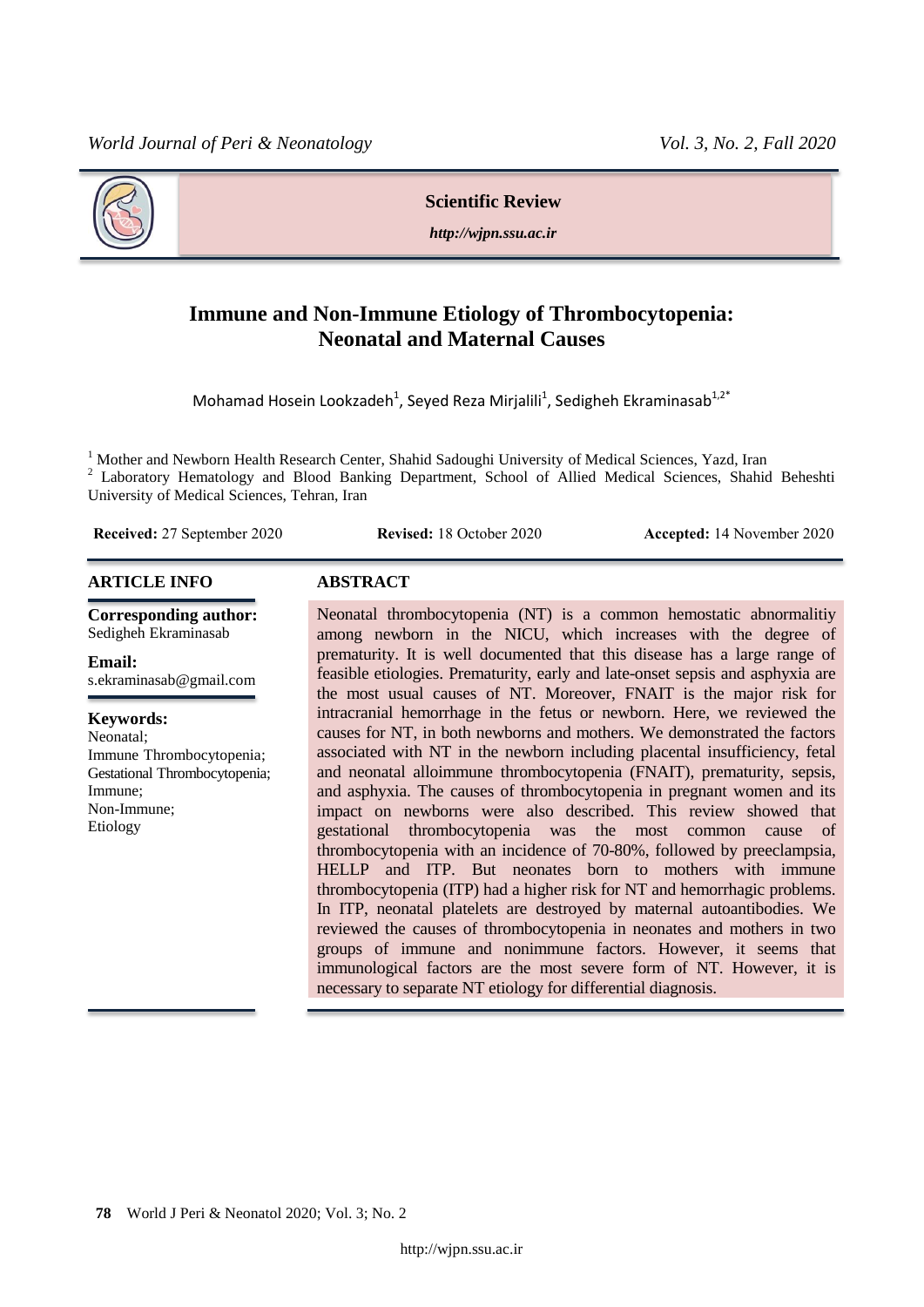## **Introduction**

hrombocytopenia is a condition that platelet count less than  $150 \times 10^3$ /L. it is  $\Box$  one of the most common hemostatic abnormalities among newborns, particularly premature infants.<sup>1,2</sup> It affects 18-35% of neonates referred into neonatal intensive care units (NICU) and may lead to a high risk of hemorrhage and fatality.<sup>2,3</sup> Many studies demonstrated that the possibility of enhancing thrombocytopenia increases with the level of prematurity, that immature neonates were at a 2.52-fold increased risk for thrombocytopenia.<sup>4</sup> The etiology of thrombocytopenia is complex and both maternal and newborn factors may be implied in the development of it. Generally, Thrombocytopenia may be the only clinical apparition of alloimmune condition or an expression of other diseases, such as intrauterine growth restriction (IUGR), sepsis, or necrotizing enterocolitis (NEC). NEC is inflammatory bowel necrosis of premature infants. $5,6$  $\prod_{\text{shown}}$ 

Neonatal thrombocytopenia (NT) is a common clinical issue, which enhances with the degree of prematurity. The basic causes of NT are now becoming distinct and many opinions have newly been shown to have small or no evidence to support them. We described thrombocytopenia in neonate and its etiology. Previous studies demonstrated that prematurity, placental insufficiency, sepsis, abnormal immunity, and asphyxia were the most common neonatal conditions related with  $NT<sup>7</sup>$  In an otherwise healthyappearing infant, thrombocytopenia is most probably secondary to placental inadequacy or an immune process, either autoimmune or alloimmune, in which maternal antibodies transmitted to the newborn in-utero cause the destruction of the infant's platelets.<sup>8</sup>

Several studies have evaluated the prevalence of thrombocytopenia during pregnancy, its etiology, and maternal and perinatal outcome. Pregnancy thrombocytopenia is a usual finding and occurs approximately in 7-10% of pregnancies. Gestational thrombocytopenia (GT), hypertensive disorders (preeclampsia; eclampsia; HELLP syndrome; and acute fatty liver of pregnancy), disseminated intravascular coagulation (DIC), consumption of drugs and vitamin B12 or folate deficiency, are the nonimmune reasons. 9,10 Overall, about 3-4% of pregnancy thrombocytopenia is related to an immune process include TTP and ITP. Immune thrombocytopenia (ITP) is an autoimmune disorder described by low platelet counts that occurs as a result of maternal autoantibodies transportation through the placenta and target platelet membrane so neonatal platelets are  $destroved.<sup>11</sup>$ 

Determining the causes and mechanisms of NT is the best way to develop the more appropriate treatment, including modern approaches. For example detection of NT's main causes is important to identify neonates at risk of hemorrhage and select who would benefit from platelet transfusion (PT) and to determine whether PT either abolish or intensify common neonatal problems such as sepsis, chronic lung disease, NEC, and retinopathy of prematurity.<sup>12</sup> In This paper we explain prevalent opinion about the reasons of NT considering fetomaternal and neonatal conditions and causes of thrombocytopenia in immune and nonimmune factors.

## **Causes and Mechanisms**

*Neonatal diseases:* Almost 9.4-35% of neonates admitted to NICUs develop thrombocytopenia. Multiple disease processes can result in thrombocytopenia in neonates and these can be arranged as early-onset  $(< 72$  hours) and late-onset  $(> 72$  hours) NT. The significant causes of thrombocytopenia in neonates are low birth weight, sepsis, prematurity, birth asphyxia, intrauterine growth retardation, hyperbilirubinemia, and meconium aspiration syndrome. Apart from platelet counts, bleeding disorders depend on underlying diseases.<sup>13</sup>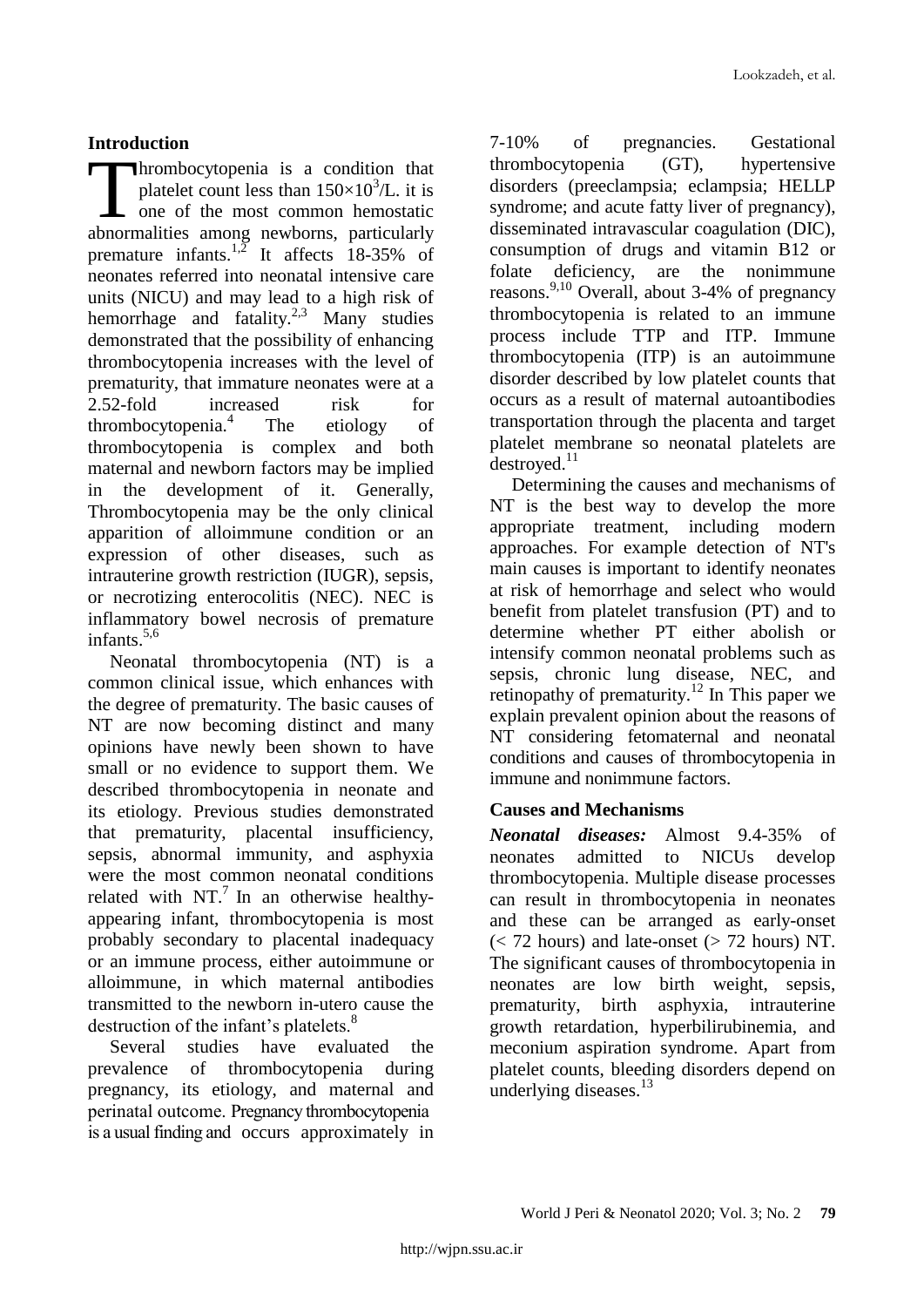|                               |           |                                | <b>Prevalence</b> |
|-------------------------------|-----------|--------------------------------|-------------------|
| Neonatal                      | Nonimmune | Placental insufficiency        | ۰                 |
|                               |           | Perinatal asphyxia             | ۰                 |
|                               |           | Perinatal infection            | ۰                 |
|                               |           | DIC.                           |                   |
|                               | Immune    | <b>FNAIT</b>                   | -                 |
| Maternal                      | Nonimmune | Gestational thrombocytopenia   | 70-80%            |
| (pregnancy-associated causes) |           | Preeclampsia                   | $15 - 22%$        |
|                               |           | <b>HELLP</b>                   | $1-4\%$           |
|                               |           | Acute fatty liver of pregnancy | $< 1\%$           |
|                               |           | Dengue                         | $1 - 2%$          |
|                               | Immune    | <b>ITP</b>                     | 2%                |

| Table 1. Causes of neonatal thrombocytopenias: Neonatal and maternal diseases |  |  |
|-------------------------------------------------------------------------------|--|--|
|                                                                               |  |  |

Apparently neonates with thrombocytopenia may develop a high risk of hemorrhage and fatality. This increased risk is associated with the important role of platelets in the whole process of hemostasis, and thrombocytopenia may lead to dysfunctional hemostasis. The differential diagnosis for thrombocytopenia is traditionally divided into disorders of decreased platelet production against those of increased platelet consumption or destruction. We arranged causes of thrombocytopenia in immune and nonimmune reasons. Decreased platelet production and increased platelet consumption (sepsis, placental insufficiency, and birth asphyxia) are the nonimmune reason, and destruction with antibodies is classified as the immune reason of thrombocytopenia (Table 1, 2).

| Table 2. Comparison of early and late onset of |  |
|------------------------------------------------|--|
| thrombocytopenia in premature neonates         |  |

| Early onset  | Sepsis                 |
|--------------|------------------------|
| $<$ 24 hours | <b>TORCH</b> infection |
|              | Birth asphyxia         |
|              | DIC                    |
|              | <b>NEC</b>             |
| Late onset   | Sepsis                 |
| $>$ 72 hours | <b>Thrombosis</b>      |
|              | DIC                    |
|              | <b>NEC</b>             |
|              | Drug-induced           |

#### **Nonimmune**

*Decreased platelet production:* Hematopoietic stem cells (HSCs) are pluripotent cells that inhabit in the bone marrow (BM) and can differentiate into all blood cell lineages. $^{14}$ Platelet production defined as thrombopoiesis, is a convened process that results in the manufacture of thrombopoietin (TPO) as the thrombopoietic stimulus leading to the proliferation of megakaryocyte progenitors.<sup>12,15</sup> Megakaryocytes (MKs) in the BM generate blood platelets, necessary for thrombosis and hemostasis. MKs derive from HSCs and migrate from an endosteal niche towards the vascular sinusoids during their maturation.<sup>16</sup> TPO is the hematopoietic growth factor and is the major cytokine triggering platelet production. TPO contributes to the self-renewal of HSCs and also persuades transcription factors causing to the expression of proteins like CD42 or CD41 that commit HSCs to the platelet lineage. $17$ 

#### **Situations increased platelet consumption**

*Sepsis:* Sepsis is one of the major reasons of thrombocytopenia in neonates. Thrombocytopenia is presented in neonates with bacterial, fungal, viral, rickettsial and, protozoal infections. Thrombocytopenia in the very premature infant is most often secondary to sepsis, come after NEC, birth asphyxia, chronic intrauterine hypoxia, DIC and TORCH (toxoplasmosis, other agents, rubella, cytomegalovirus, and herpes simplex)<br>infections.<sup>18,19</sup> Bacterial infections can be Bacterial infections can be related to thrombocytopenia or reactive thrombocytosis. The pathogenic actions complicated in thrombocytopenia are numerous and include the incidence of DIC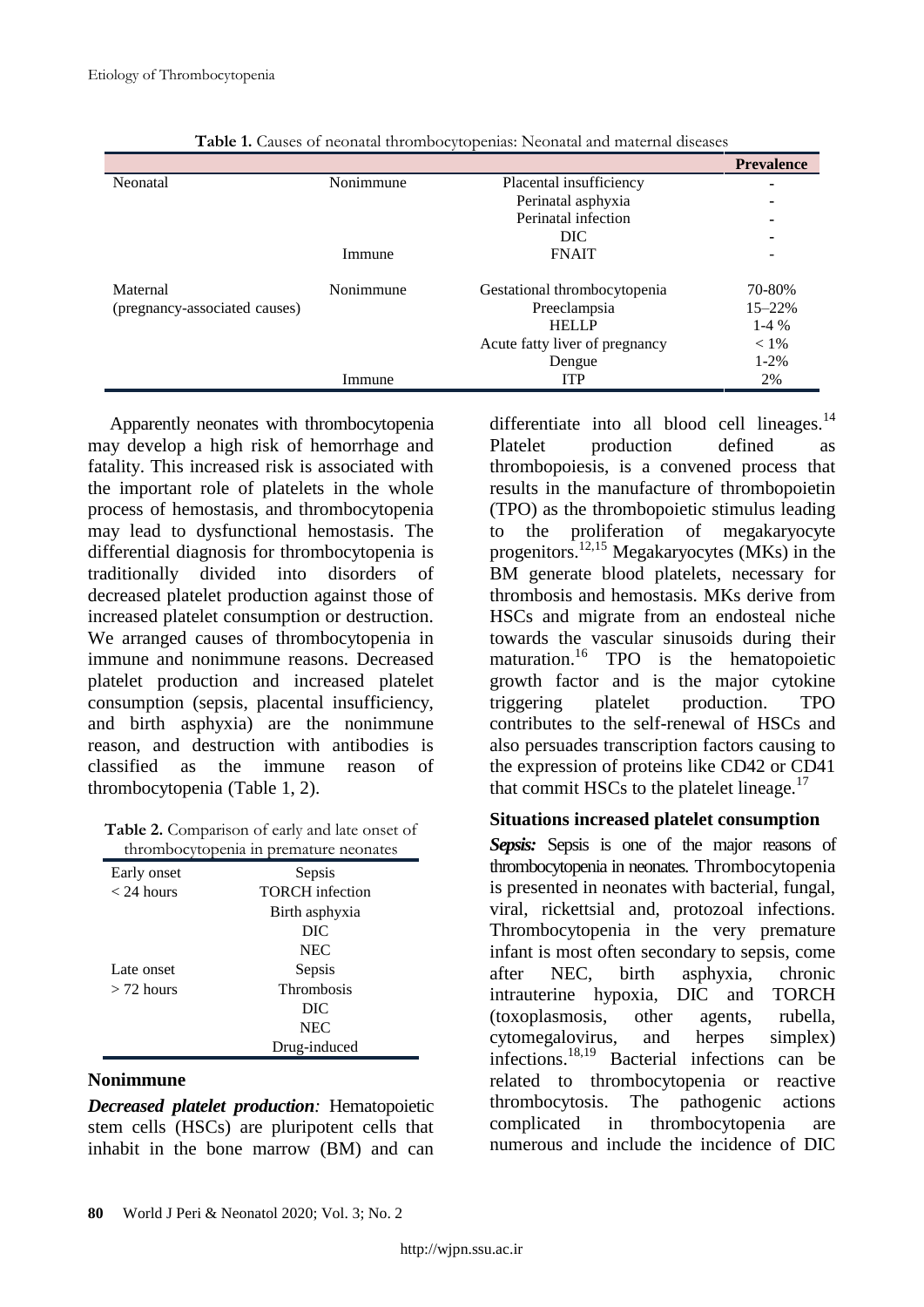during sepsis, the adhesion of platelets to the activated vascular endothelium, or an increased consumption related with the formation of neutrophil extracellular catchs. $^{19,20}$ Several patients with bacterial septicemia may extend coagulopathy related to DIC. The presence of thrombocytopenia is seen mostly in early sepsis with or without laboratory evidence of obvious  $DIC<sup>21</sup>$ Thrombocytopenia may quickly become very serious with the lowest platelet count extended within 24-48 hours after beginning of contamination. The significance of the relation between thrombocytopenia and sepsis was confirmed by recognizing thrombocytopenia as one of the most prognosticate and autonomous risk factors for sepsis-associated fatality in very low birth weight neonates.<sup>7</sup>

*Placental abruption:* Placental abruption, defined as the premature separation of the normally implanted placenta from the uterus, before birth and after 20 weeks of pregnancy. Placental abruption is one of the most considerable determinants of maternal morbidity as well as perinatal morbidity and fatality and complicates approximately 1% of births.<sup>22</sup> The incidence of concomitant DIC can cause a range of problems to both mother and neonate like as emergency cesarean transfer due to unreliable fetal condition, cerebral palsy, acute hemorrhage, uncontrollable hemorrhage requiring hysterectomy, multi-organ defeat, and maternal and fetal death.<sup>23</sup> Thus, placental abruption is a situation needing proper perinatal management. While primary recognition and quick cure are both necessary for making the outcomes better for mother and neonate, high-level medical facilities and improvement of the emergency patient transport system are also important.<sup>24</sup>

## **Immune**

*Fetal and neonatal alloimmune thrombocytopenia:* Fetal and neonatal alloimmune thrombocytopenia (FNAIT) is a disorder in pregnant women. The incidence of

FNAIT is approximately 1 in 1000 pregnancies. $^{25,26}$  Differences in platelet type between the fetus and the mother can result in maternal immunization and destruction of the fetal platelets, specified by maternal alloantibodies directed against the human platelet antigen (HPA). When these HPAalloantibodies get into the fetal circulation after entering the placenta via FcRn transport, they can destruct fetal platelets as well as damage endothelial cells, which may cause haemorrhagic problems. These antibodies can lead to intracranial hemorrhage (ICH) or other great bleeding resulting in long-lasting defects or death.<sup>27</sup> Optimal fetal care can be provided by at the right time identification of pregnancies at risk.<sup>28</sup> These bleedings can alter from small skin appearances to severe ICHs or even perinatal death. In lack of population-based screening for FNAIT, cases are mostly diagnosed in case of manifestation. Consequently, FNAIT requires fast identification and therapy; following pregnancies need close monitoring and management.<sup>29,30</sup>

## **Causes of Neonatal Thrombocytopenia: maternal diseases**

*Thrombocytopenia during Pregnancy:* Thrombocytopenia is second commonest hematological disorder in pregnancy after anemia,<sup>9</sup> that affects approximately 7-10% of pregnancy.<sup>31</sup> Most studies report a reduction in platelet count about 10% lower than the pre-pregnant values. During normal pregnancy, there is a physiological reduction in platelet count due to hemodilution, increased consumption in peripheral tissue and increased aggregation. The causes include gestational thrombocytopenia (GT) and hypertensive disorders (preeclampsia; eclampsia; HELLP syndrome; and acute fatty liver of pregnancy (AFLP)) are nonimmune. Other nonimmune causes are DIC, hemolytic uremic syndrome, consumption of drugs, vitamin B12 or folate deficiency, aplastic anemia, myelophthisis and viral infections. The most common immune diseases include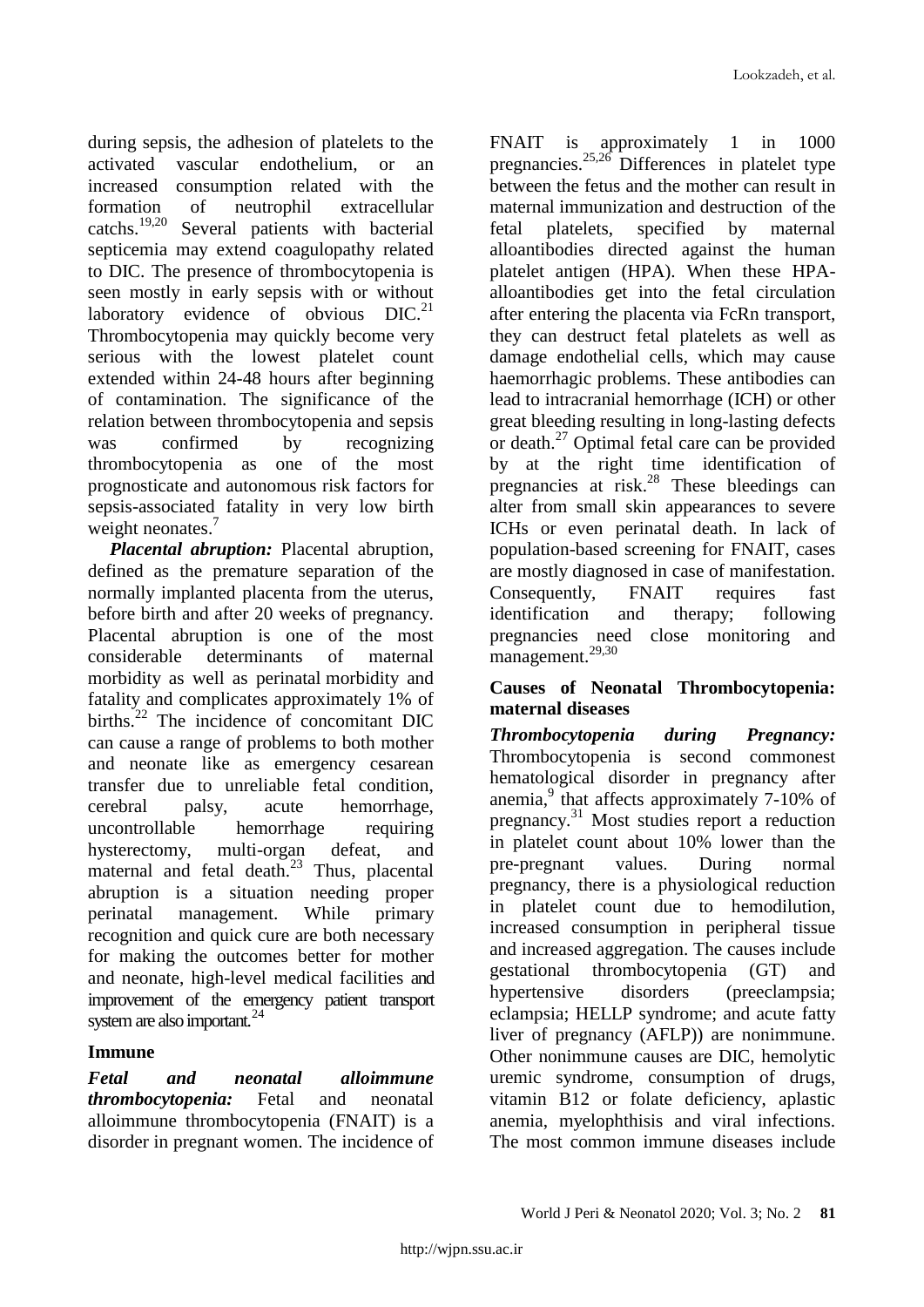immune thrombocytopenic purpura (ITP), thrombotic thrombocytopenic purpura (TTP), autoimmune disorders, and pseudothrombocytopenia can result from ethylenediaminetetraacetic acid (EDTA) induced clumping of platelets, in which case, a new sample should be analyzed using citrate as an anticoagulant.<sup>32</sup> Thrombocytopenia during pregnancy might also give a biomarker of a coexisting systemic or gestational problems and a potential cause for a maternal intervention or treatment that possible induce hurt to the fetus. $33$  It can be a diagnostic and management problem, and has numerous causes, some of this are specific to pregnancy.

# **Non-immune**

*Gestational thrombocytopenia:* Gestational thrombocytopenia (GT) is the most common reason of thrombocytopenia during pregnancy and associated with moderate thrombocytopenia. GT take place in 4.4% to 11.6% of pregnancies, reporting for about 75% of all cases of thrombocytopenia in pregnancy. Platelet count < 70,000/μL excludes the diagnosis of GT. GT happens in 3rd trimester of pregnancy that is most possible from hemodilution related to an increase in plasma volume during pregnancy and possibly increased platelet clearance as mean platelet volumes, and platelet-derived cyclooxygenase products rise. Thrombocytopenia is more frequent in twin and triplet gestations. The pathophysiology entails that the fetus waste products into mothers blood increases the activity of spleen of mother which removes blood cells rapidly causing destruction of platelets. Patients generally show no alarming symptom due to GT. A subset of women with GT develop a more significant decrease in platelet count and a reduction in antithrombin III, recommending a distinct pathogenesis that depends on a sequence with the HELLP syndrome and AFLP and that may be correlated with a higher risk of relapse in subsequent pregnancies. GT needs no treatment but resolves spontaneously. The

diagnosis of GT is challenging and is difficult to differentiate between ITP and  $GT^{34}$ 

*Hypertensive disorders:* Hypertensive disorders were the 2nd most common cause of thrombocytopenia during pregnancy (15- 20%). hypertensive disorders include preeclampsia, eclampsia, HELLP syndrome, acute fatty liver of pregnancy.<sup>35</sup> The pathophysiologic mechanism of thrombocytopenia in hypertensive disorders is the thrombotic microangiopathy distinguish by endothelial hurt, after platelet aggregation and then formation of thrombus in small vessels. The indications of thrombotic microangiopathy are the existence of schistocytes on peripheral blood smear and increased bilirubin  $> 1.2$  mg/ dL, reduced haptoglobin < 25 mg/dl and increased LDH.

# **Immune thrombocytopenia**

*ITP:* Immune thrombocytopenic purpura (ITP), an autoimmune disease determined by the anti-platelet glycoprotein (GP) antibodies that induce the platelet destruction in the spleen, is a uncommon cause of thrombocytopenia in pregnancy. However ITP takes place only in 3- 4% of all patients of thrombocytopenia during pregnancy, it is the most current reason of a platelet count below  $50\times10^3$  per  $\mu$ L indicate in the first and second trimesters. Platelet counts may reduce during pregnancy, and at least 15% to 35% of mothers need treatment even prior to management of labor and delivery. This form relies on operation patterns, so that require for treatment is probably to be more current in tertiary-care referral centers. Maternal and neonatal outcomes are commonly good. $^{33}$ differently from GT, ITP can happen anytime during gestation and almost all gravid women with ITP may have a history of thrombocytopenia previous to pregnancy. The platelet count does not automatically cure postpartum and the therapeutic reply to steroids or intravenous immunoglobulin (IVIg) contributes to the treatment of ITP. In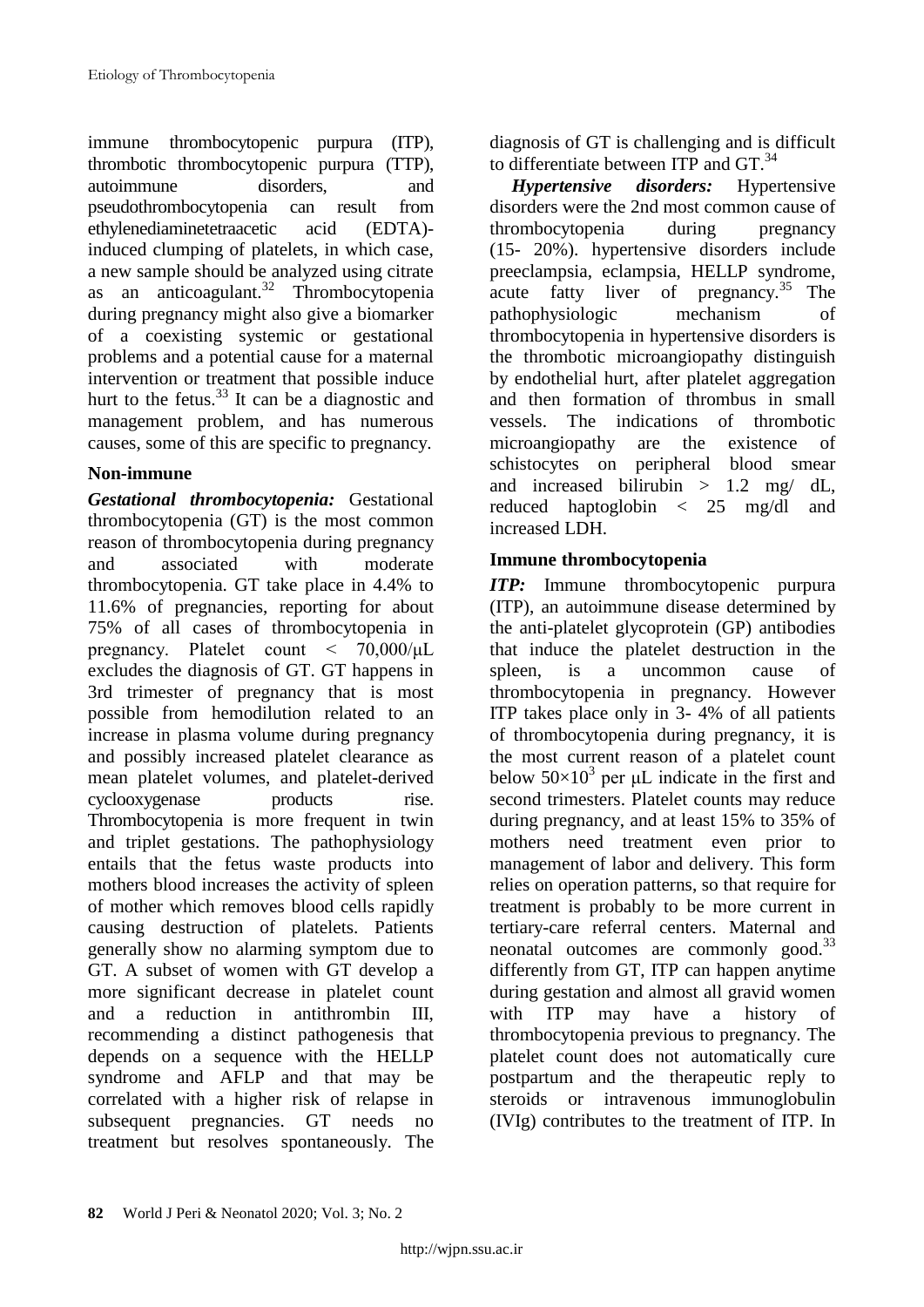conclusion, a neonatal outcome with maternal ITP is generally good.

## **Discussion**

Neonatal thrombocytopenia (NT) is one of the most common hemostatic abnormalities among newborns in the NICU and overrepresented among extremely low birth weight neonates. <sup>36</sup> NT has many potential etiologies and a wide range of diseases have a role in its occurrence. 6 So many studies have described different aspects of NT include causes, prevalence, clinical lab diagnostics, risk factors, risk category, time of onset, bleeding manifestation, treatment, and platelet transfusion. 37,38 There is a need to arrange and separate the etiology of it, so we evaluated neonatal and maternal causes together and described several etiologies.

The most common factors associated with NT in the newborn include placental abruption, placental insufficiency (intrauterine growth restriction (IUGR)), fetal and neonatal alloimmune thrombocytopenia (FNAIT), prematurity, sepsis (bacterial, fungal, and viral), NEC, asphyxia, meconium aspiration syndrome, DIC, hyperbilirubinemia, and anemia. The previous studies showed prematurity and sepsis and asphyxia were the most usual causes of NT. $^{2,12,13,\overline{37}}$ 

But, FNAIT is the serious risk for intracranial hemorrhage in the infant. Thrombocytopenia in a very immature newborn is most recurrently secondary to sepsis, subsequent by necrotizing enterocolitis (NEC), birth asphyxia, chronic intrauterine hypoxia, TORCH infections, or DIC.<sup>39</sup>

In this topic, we also characterized determining reasons of thrombocytopenia in pregnant women and its impact on newborns. The most current factors associated with NT in pregnancy include gestational thrombocytopenia (GT) and hypertensive disorders (preeclampsia; eclampsia; HELLP syndrome; and acute fatty liver of pregnancy  $(AFLP)$ ) are nonimmune.<sup>40</sup> Other nonimmune causes are thrombotic thrombocytopenic purpura (TTP), DIC, hemolytic uremic

syndrome, consumption of drugs, vitamin B12 or folate deficiency, aplastic anemia, leukemia, systemic lupus erythematosus (SLE) myelophthisis, and viral infections.<sup>32</sup> Gestational thrombocytopenia was the commonest cause of thrombocytopenia with an incidence of 70-80%, followed by preeclampsia, HELLP, and ITP.<sup>41</sup> GT is associated with better fetomaternal outcomes compared with other etiologies.<sup>32</sup> ITP diagnosed before or during pregnancy is important for both the mother and the newborn. The risk of intense thrombocytopenia at delivery is more in ITP contrast with chronic ITP. Patients with GT and ITP have better maternal and perinatal outcomes as compared to hypertensive disorders include preeclampsia and HELLP syndrome.<sup>43</sup>

We also separated etiology in immune and nonimmune reasons. Decreased platelet production and increased platelet consumption (sepsis, placental insufficiency, and birth asphyxia) are the nonimmune reason, and destruction with antibodies is classified as the immune reason of thrombocytopenia. The most common immune diseases that have a role in NT are FNAIT and ITP*.* In FNAIT maternal antibodies destroyed fetal platelets that lead to hemorrhagic problems intracranial hemorrhage (ICH) or other great bleeding resulting in long-lasting defects or death.<sup>25</sup> Optimal fetal care can be provided by at the right time identification of pregnancies at risk. These bleedings can alter from small skin appearances to severe ICHs or even perinatal death. <sup>38</sup> Consequently, FNAIT requires fast identification and therapy. In ITP neonatal platelets are destructed by maternal autoantibodies. Also, in ITP is widely accepted that the frequency of intracranial hemorrhage is very rare. <sup>44</sup> Generally in ITP maternal and neonatal outcomes are acceptable. But in ITP The platelet count does not automatically cure postpartum and the therapeutic reply to steroids or Intravenous Immunoglobulin (IVIg) is needed.<sup>45</sup>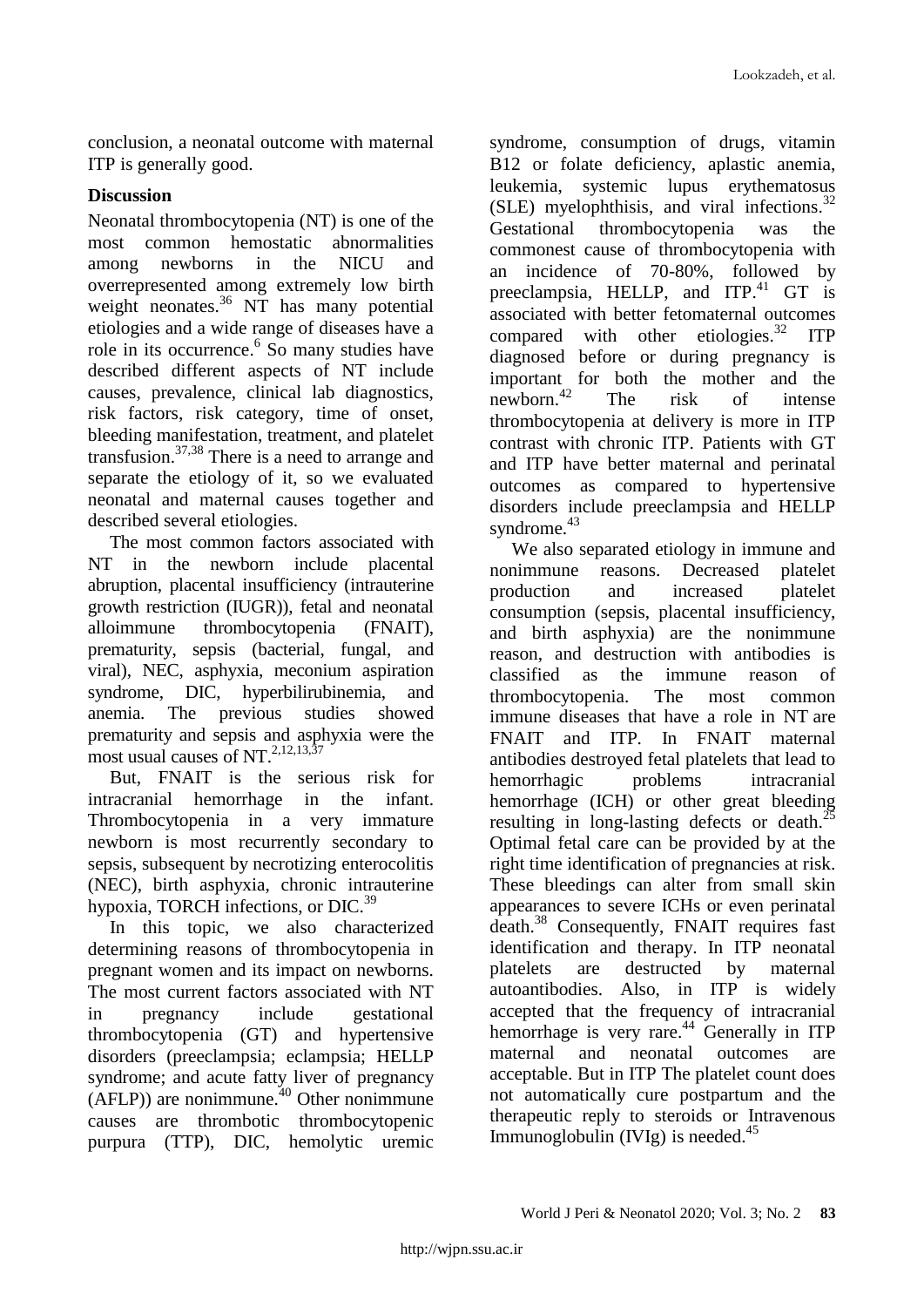Best choice for treatment of NT according to the exact cause may be useful for clinicians. Detection of neonatal thrombocytopenia's main causes is important to identify neonates at risk of bleeding and select who would benefit from PT and to determine whether PT either abrogates or exacerbate common neonatal complications such as sepsis, chronic lung disease, necrotizing enterocolitis (NEC), and retinopathy of prematurity.<sup>12,46</sup> Identification is largely based on the timing of its beginning, intensity of the thrombocytopenia, and the dependent with other disorders.<sup>34,47</sup> There is a need for another study to compare risk factors between the neonatal and maternal group and differential diagnosis, and evaluated some other possible etiology.

# **Conclusion**

In our study, we described different immunologic and nonimmunologic causes of neonatal thrombocytopenia. We also explained the most neonatal and maternal diseases that have roles in NT. However nonimmunologic causes are most prevalent but it seems immunological disorder is more severe than other causes. For example, several studies displayed that prematurity, sepsis, and asphyxia were the most usual factors related with NT. But in neonatal causes, FNAIT leads to hemorrhagic problems, intracranial hemorrhage (ICH), or other great bleeding resulting in long-lasting defects or death. In maternal reasons GT was the most current reason of thrombocytopenia with an incidence of 70-80%, but, it is associated with better fetomaternal outcomes compared with other etiologies. Also, thrombocytopenia is solitarily related to maternal hypertension, sepsis, and intravascular thrombosis. Optimal care of thrombocytopenia depends on the right time identification of pregnancies at risk and management etiology of it. Therefore monitoring of platelet count in pregnant women should be a routine preventive exam. The clinician should be aware of differential diagnosis findings and associated with unusual

causes of thrombocytopenia that should prompt additional evaluation in the NICU.

# **Conflict of Interests**

Authors have no conflict of interests.

#### **Acknowledgments**

Not applicable.

**How to Cite:** Lookzadeh MH, Mirjalili SR, Ekraminasab S. Immune and Non-Immune Etiology of Thrombocytopenia: Neonatal and Maternal Causes. World J Peri & Neonatol 2020; 3(2): 78-86.

DOI: 10.18502/wjpn.v3i2.6158

# **References**

- 1. Rottenstreich A, Israeli N, Levin G, Rottenstreich M, Elchalal U, Kalish Y. Clinical characteristics, neonatal risk and recurrence rate of gestational thrombocytopenia with platelet count< 100× 109/L. Eur J Obstet Gynecol Reprod Biol 2018; 231: 75-9.
- 2. Liu D, Wu J, Xiong T, Yue Y, Tang J. Platelet transfusion for neonates with thrombocytopaenia: protocol for a systematic review. BMJ Open 2020; 10(10): e039132.
- 3. Ayadi ID, Hamida EB, Youssef A, Sdiri Y, Marrakchi Z. Prevalence and outcomes of thrombocytopenia in a neonatal intensive care unit. Tunis Med 2016; 94(4): 305-8.
- 4. Arif H, Ikram N, Riaz S, Nafisa A. Risk factors and outcome of neonatal thrombocytopenia. J Rawalpindi Med Coll 2020; 24(3): 229-234.
- 5. Gordon P, Christensen R, Weitkamp J-H, Maheshwari A. Mapping the New World of Necrotizing Enterocolitis (NEC): Review and Opinion. EJ Neonatol Res 2012; 2(4): 145-72.
- 6. Roberts I, Murray NA. Neonatal thrombocytopenia: causes and management. Arch Dis Child Fetal Neonatal Ed 2003; 88(5): F359-64.
- 7. Ree IMC, Fustolo-Gunnink SF, Bekker V, Fijnvandraat KJ, Steggerda SJ, Lopriore E. Thrombocytopenia in neonatal sepsis: Incidence, severity and risk factors. PLoS One 2017; 12(10): e0185581.
- 8. K Peterson JA, Mcfarland JG, Curtis BR, Aster RH. Neonatal alloimmune thrombocytopenia: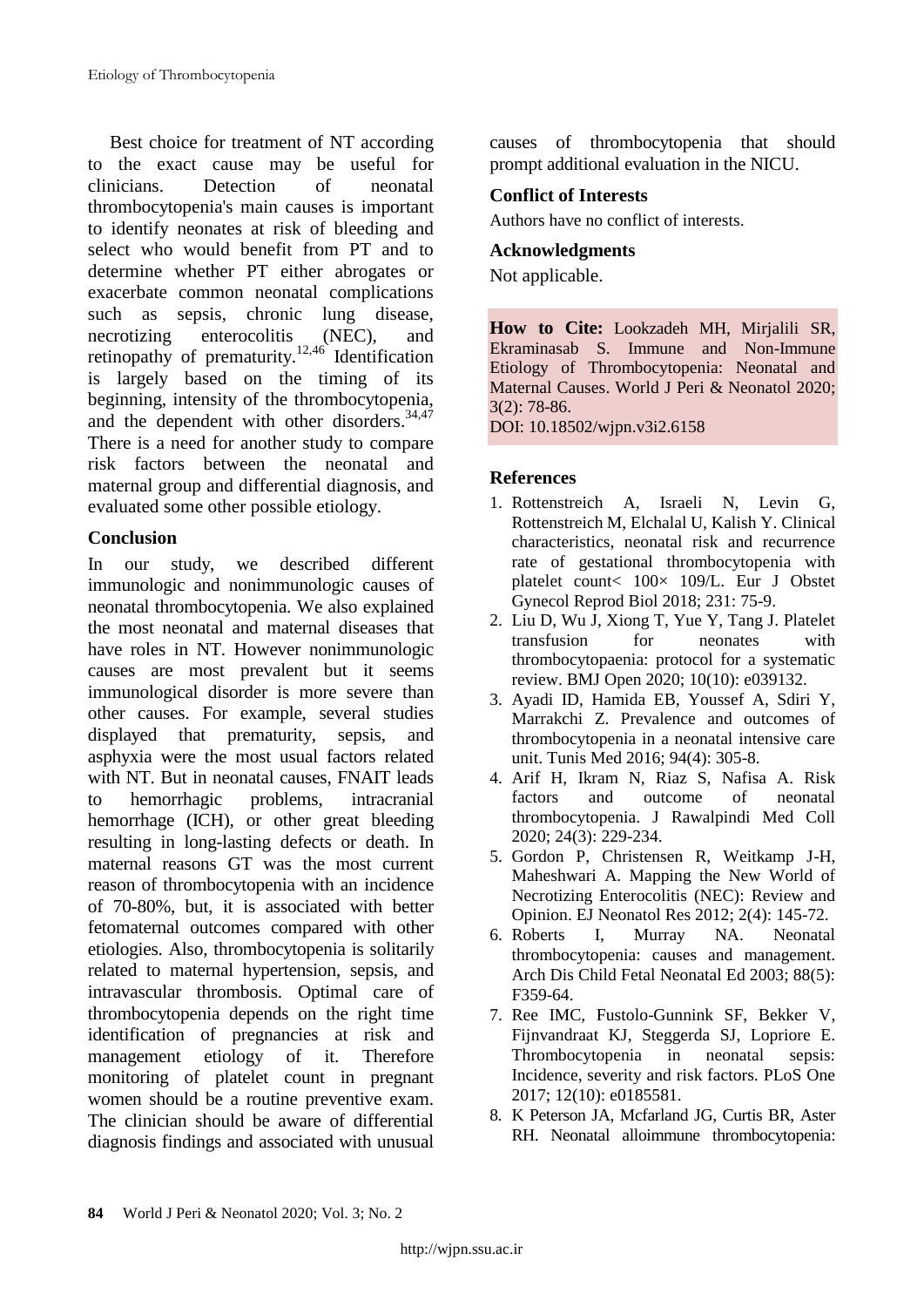Pathogenesis, diagnosis and management. Br J Haematol 2013; 161(1): 3-14.

- 9. Wang X, Xu Y, Luo W, Feng H, Luo Y, Wang Y, et al. Thrombocytopenia in pregnancy with different diagnoses. Med (United States) 2017; 96(29): 1-5.
- 10.Bergmann F, Rath W. Übersichtsarbeit: Differenzialdiagnose der Thrombozytopenie in der Schwangerschaft: Eine interdisziplinäre Herausforderung. Dtsch Arztebl Int 2015; 112(47): 795-802.
- 11.Melekoğlu NA, Bay A, Aktekin EH, Yilmaz M, Sivasli E. Neonatal outcomes of pregnancy with immune thrombocytopenia. Indian J Hematol Blood Transfus 2017; 33(2): 211-5.
- 12.Resch E, Hinkas O, Urlesberger B, Resch B. Neonatal thrombocytopenia—causes and outcomes following platelet transfusions. Eur J Pediatr 2018; 177(7): 1045-52.
- 13.Tirupathi K, Swarnkar K, Vagha J. Study of risk factors of neonatal thrombocytopenia. Int J Contemp Pediatr 2016; 4(1): 191.
- 14.Jung HE, Shim YR, Oh JE, Oh DS, Lee HK. The autophagy protein Atg5 plays a crucial role in the maintenance and reconstitution ability of hematopoietic stem cells. Immune Netw 2019; 19(2): 1-13.
- 15.Koltsova EM, Balashova EN, Ignatova AA, Poletaev AV, Polokhov DM, Kuprash AD, et al. Impaired platelet activity and hypercoagulation in healthy term and moderately preterm newborns during the early neonatal period. Pediatr Res 2019; 85(1): 63-71.
- 16.Stegner D, Vaneeuwijk JMM, Angay O, Gorelashvili MG, Semeniak D, Pinnecker J,et al. Thrombopoiesis is spatially regulated by the bone marrow vasculature. Nat Commun 2017; 8(1): 127.
- 17.Grozovsky R, Giannini S, Falet H, Hoffmeister KM. Regulating billions of blood platelets: Glycans and beyond. Blood 2015; 126(16): 1877-84.
- 18.Koltsova EM, Balashova EN, Ignatova AA, [Poletaev](https://pubmed.ncbi.nlm.nih.gov/?term=Poletaev+AV&cauthor_id=30283046) AV[, Polokhov](https://pubmed.ncbi.nlm.nih.gov/?term=Polokhov+DM&cauthor_id=30283046) DM, [Kuprash](https://pubmed.ncbi.nlm.nih.gov/?term=Kuprash+AD&cauthor_id=30283046) AD, et al. Impaired platelet activity and hypercoagulation in healthy term and moderately preterm newborns during the early neonatal period. Pediatr Res 2019; 85(1): 63-71.
- 19.D'Atri LP, Rodríguez CS, Miguel CP, Pozner RG, Wilczyñski JM, Negrotto S, et al. Activation of toll-like receptors 2 and 4 on CD34+ cells increases human megakaryo/thrombopoiesis

induced by thrombopoietin. J Thromb Haemost 2019; 17(12): 2196-210.

- 20.Levi M. Pathogenesis and diagnosis of disseminated intravascular coagulation. Int J Lab Hematol 2018; 40(Suppl 1): 15-20.
- 21[.Arif](https://pubmed.ncbi.nlm.nih.gov/?term=Arif+SH&cauthor_id=23997450) SH, Ahmad I, Ali SM, Khan HM. Thrombocytopenia and bacterial sepsis in neonates. Indian J Hematol Blood Transfus 2012; 28(3): 147-51.
- 22.i Y, Tian Y, Liu N, Chen Y, Wu F. Analysis of 62 placental abruption cases: Risk factors and clinical outcomes. Taiwan J Obstet Gynecol 2019; 58(2): 223-6.
- 23.Takeda J, Takeda S. Management of disseminated intravascular coagulation associated with placental abruption and measures to improve outcomes. Obstet Gynecol Sci 2019; 62(5): 299-306.
- 24.Tikkanen M. Placental abruption: Epidemiology, risk factors and consequences. Acta Obstet Gynecol Scand 2011; 90(2): 140-9.
- 25.Regan F, Lees CC, Jones B, Nicolaides KH, Wimalasundera RC, Mijovic A. Prenatal management of pregnancies at risk of fetal neonatal alloimmune thrombocytopenia (FNAIT): Scientific Impact Paper No. 61. BJOG 2019; 126(10):e173-e185.
- 26.Tiller H, Husebekk A, Ahlen MT, Stuge TB, Skogen B. Current perspectives on fetal and neonatal alloimmune thrombocytopeniaincreasing clinical concerns and new treatment opportunities. Int J Womens Health 2017; 9: 223-34.
- 27.Baker JM, Shehata N, Bussel J, [Murphy](https://pubmed.ncbi.nlm.nih.gov/?term=Murphy+MF&cauthor_id=30971767) MF, [Greinacher](https://pubmed.ncbi.nlm.nih.gov/?term=Greinacher+A&cauthor_id=30971767) A, [Bakchoul](https://pubmed.ncbi.nlm.nih.gov/?term=Bakchoul+T&cauthor_id=30971767) T, et al. Postnatal intervention for the treatment of FNAIT: a systematic review. J Perinatol 2019; 39(10): 1329-39.
- 28.de Vos TW, Winkelhorst D, de Haas M, Lopriore E, Oepkes D. Epidemiology and management of fetal and neonatal alloimmune thrombocytopenia. Transfus Apher Sci 2020; 59(1): 102704.
- 29.Winkelhorst D, Oepkes D, Lopriore E. Fetal and neonatal alloimmune thrombocytopenia: evidence based antenatal and postnatal management strategies. Expert Rev Hematol 2017; 10(8): 729-37.
- 30.Lieberman L, Greinacher A, Murphy MF, [Bussel](https://pubmed.ncbi.nlm.nih.gov/?term=Bussel+J&cauthor_id=30828796) J, [Bakchoul](https://pubmed.ncbi.nlm.nih.gov/?term=Bakchoul+T&cauthor_id=30828796) T, [Corke](https://pubmed.ncbi.nlm.nih.gov/?term=Corke+S&cauthor_id=30828796) S, et al. Fetal and neonatal alloimmune thrombocytopenia: recommendations for evidence‐based practice,